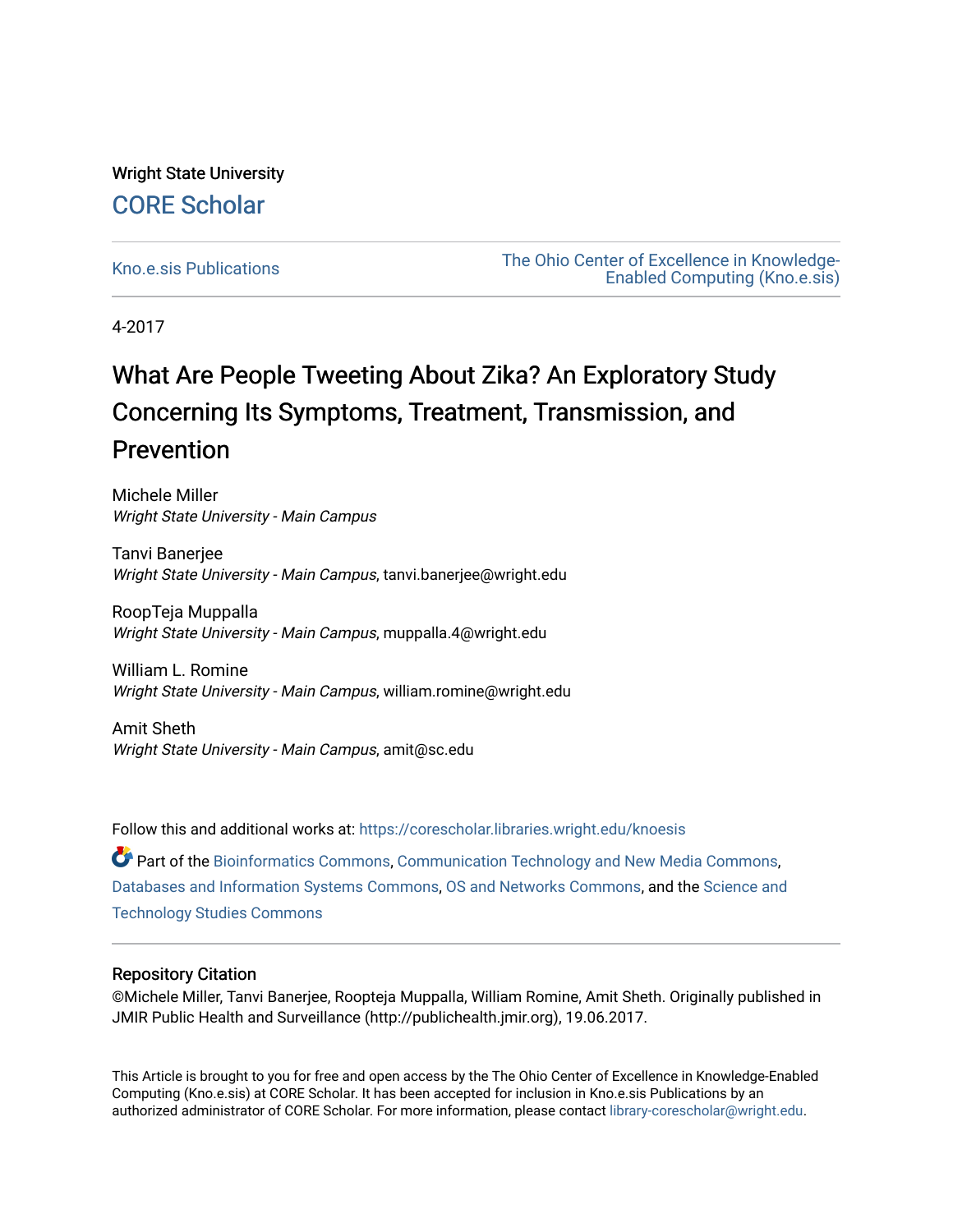## Original Paper

# What Are People Tweeting About Zika? An Exploratory Study Concerning Its Symptoms, Treatment, Transmission, and Prevention

Michele Miller<sup>1</sup>, MS; Tanvi Banerjee<sup>2,3</sup>, PhD; Roopteja Muppalla<sup>2,3</sup>, BTech; William Romine<sup>1</sup>, PhD; Amit Sheth<sup>2,3</sup>, PhD

<sup>1</sup>Department of Biological Sciences, Wright State University, Dayton, OH, United States

<sup>2</sup>Department of Computer Science and Engineering, Wright State University, Dayton, OH, United States

<sup>3</sup>Kno.e.sis, Computer Science and Engineering, Wright State University, Dayton, OH, United States

#### **Corresponding Author:**

Michele Miller, MS Department of Biological Sciences Wright State University 3640 Colonel Glenn Hwy Dayton, OH, United States Phone: 1 937 775 3333 Fax: 1 937 775 3320 Email: [millerme91@gmail.com](mailto:millerme91@gmail.com)

## *Abstract*

**Background:** In order to harness what people are tweeting about Zika, there needs to be a computational framework that leverages machine learning techniques to recognize relevant Zika tweets and, further, categorize these into disease-specific categories to address specific societal concerns related to the prevention, transmission, symptoms, and treatment of Zika virus.

**Objective:** The purpose of this study was to determine the relevancy of the tweets and what people were tweeting about the 4 disease characteristics of Zika: symptoms, transmission, prevention, and treatment.

**Methods:** A combination of natural language processing and machine learning techniques was used to determine what people were tweeting about Zika. Specifically, a two-stage classifier system was built to find relevant tweets about Zika, and then the tweets were categorized into 4 disease categories. Tweets in each disease category were then examined using latent Dirichlet allocation (LDA) to determine the 5 main tweet topics for each disease characteristic.

**Results:** Over 4 months, 1,234,605 tweets were collected. The number of tweets by males and females was similar (28.47% [351,453/1,234,605] and 23.02% [284,207/1,234,605], respectively). The classifier performed well on the training and test data for relevancy (F1 score=0.87 and 0.99, respectively) and disease characteristics (F1 score=0.79 and 0.90, respectively). Five topics for each category were found and discussed, with a focus on the symptoms category.

**Conclusions:** We demonstrate how categories of discussion on Twitter about an epidemic can be discovered so that public health officials can understand specific societal concerns within the disease-specific categories. Our two-stage classifier was able to identify relevant tweets to enable more specific analysis, including the specific aspects of Zika that were being discussed as well as misinformation being expressed. Future studies can capture sentiments and opinions on epidemic outbreaks like Zika virus in real time, which will likely inform efforts to educate the public at large.

*(JMIR Public Health Surveill 2017;3(2):e38)* doi:[10.2196/publichealth.7157](http://dx.doi.org/10.2196/publichealth.7157)

## **KEYWORDS**

viruses; epidemiology; social media; machine learning



**[RenderX](http://www.renderx.com/)**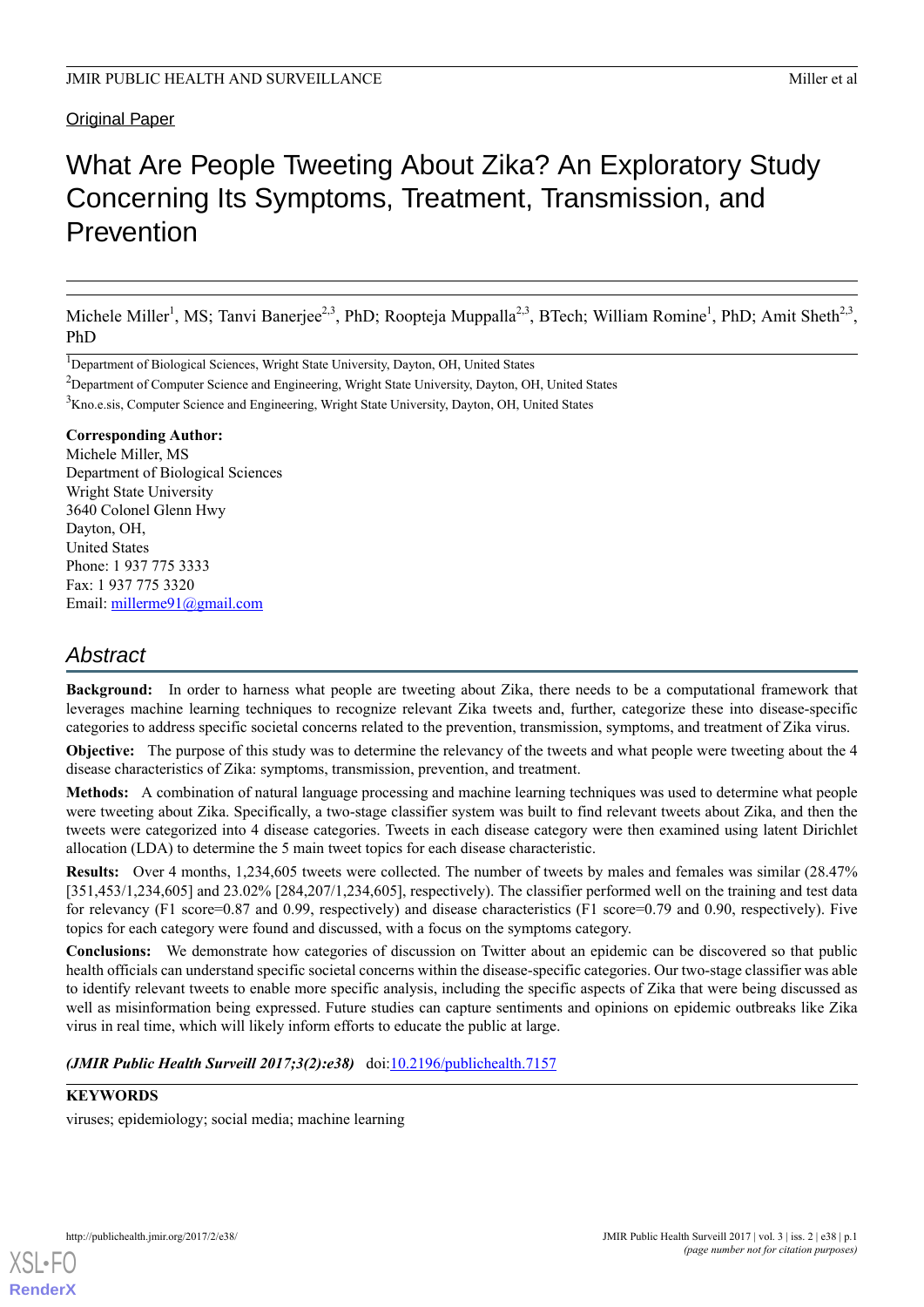## *Introduction*

#### **Background**

The 2014 and 2015 Ebola outbreak caused fear and misinformation to spread wildly across the globe. It was shown that the spread of misinformation led to deaths due to improper practice of appropriate preventative measures [\[1](#page-13-0)].

Experts at the Center for Disease Control (CDC) and the World Health Organization (WHO) admit that they mishandled the response for Ebola by not responding to the threat sooner [[2\]](#page-13-1). One year after the Ebola outbreak ended, the Zika outbreak started and also caused fear and misinformation to spread. In the recent years, citizen sensing has picked up greatly with the rise of mobile device popularity and social media sites such as Facebook and Twitter. The idea with citizen sensing is that citizens play the role of sensors in the environment [[3\]](#page-13-2), providing information regarding health care issues such as disease outbreaks like Ebola and Zika [[4](#page-13-3)].

Big social data eliminate the time lag caused by traditional survey-based methods, allowing for studying public opinions on issues while addressing privacy concerns of users through group-level analyses of public behavior with respect to specific issues in real time. In particular, public opinion mining has facilitated exploration of public views on important social issues such as gender-based violence [[5](#page-13-4)] and health-related beliefs  $[6-7]$  $[6-7]$  $[6-7]$  $[6-7]$ .

With respect to Zika, Twitter served as a source of misinformation. To counter, the CDC responded with correct information, either by tweeting general statements about Zika or by responding to questions and comments directed at them. For example, 1 user tweeted, "Apparently Florida is immune to the Zika virus," whereas the CDC had tweeted about Zika in Florida several times, including this tweet: "Updated: CDC travel and testing recommendations for Miami-Dade county b/c of continued local #Zika transmission."

#### **Zika**

Many people do not even realize they are sick from Zika, let alone the need to go to the hospital; and death due to Zika is extremely rare [\[8](#page-13-7)]. The Zika virus usually causes only mild symptoms such as headache, rash, fever, conjunctivitis, and joint pain, which can last from a few days to a week after being infected [[8\]](#page-13-7). Guillain-Barré syndrome and microcephaly have been linked to Zika and as this is the first outbreak of Zika associated with these defects, management is still an important challenge [\[9](#page-13-8)]. There are 3 main ways by which one can contract Zika: (1) being bitten by an infected Aedes mosquito, (2) through sexual contact, and  $(3)$  from mother to fetus  $[8]$  $[8]$ . There is currently no medicine or vaccine to treat the Zika virus; however, there are several methods of prevention [\[8](#page-13-7)].

#### **Related Works**

A study by Oyeyemi et al  $[10]$  $[10]$  concerning misinformation about Ebola on Twitter found that 44.0% (248/564) of the tweets about Ebola were retweeted at least once, with 38.3% (95/248) of those tweets being scientifically accurate, whereas 58.9% (146/248) were inaccurate. Furthermore, most of the tweets containing misinformation were never corrected. Another study about Ebola by Tran and Lee [\[4](#page-13-3)] found that the first reported incident of the doctor with Ebola had more impact and received more attention than any other incident, showing that people pay more attention and react more strongly to a new issue.

Majumder et al attempted to estimate the basic  $R_0$  and  $R_{obs}$  for Zika using HealthMap and Google Trends  $[11]$ .  $R_0$  is known as the basic reproduction number and is the number of expected new infections per first infected individual in a disease-free population.  $R_{obs}$  is the observed number of secondary cases per infected individual. Their results indicate that the ranges for R<sub>obs</sub> were comparable between the traditional method and the novel method. However, traditional methods had higher  $R_0$ estimates than the HealthMap and Google Trend data. This indicates that digital surveillance methods can estimate transmission parameters in real time in the absence of traditional methods.

Another study collected tweets on Zika for 3 months [\[12](#page-13-11)]. They found that citizens were more concerned with the long-term issues than the short-term issues such as fever and rash. Using hierarchical clustering and word co-occurrence analysis, they found underlying themes related to immediate effects such as the spread of Zika. Long-term effects had themes such as pregnancy. One issue with this paper was that they never employed experts to check the relevance of the tweets with respect to these topics, which is a common problem in mining social media data.

A study by Glowacki et al [\[13](#page-13-12)] collected tweets during an hour-long live CDC twitter chat. They only included words used in more than 4 messages to do a topic analysis and found that the 10-topic solution best explained the themes. Some of the themes were virology of Zika, spread, consequences for infants and pregnant women, sexual transmission, and symptoms. This was a curated study where only tweets to and from the CDC were explored, whereas the aim of our larger study was to determine what the general public was discussing about Zika.

A study by Fu et al [[14\]](#page-13-13) analyzed tweets from May 1, 2015 to April 2, 2016 and found 5 themes using topic modeling: (1) government, private and public sector, and general public response to the outbreak; (2) transmission routes; (3) societal impacts of the outbreak; (4) case reports; and (5) pregnancy and microcephaly. This study did not check for noise within the social media data. Moreover, the computational analysis was limited to 3 days of data, which may not reflect the themes in the larger dataset.

In many of these studies, the need for checking the performance of the system as well as a post hoc error analysis on checking for the generalizability of their method is overlooked. We address this in our study by employing machine learning techniques on an annotated data set, as well as a post hoc error analysis on a test dataset, to ensure the generalizability of our system.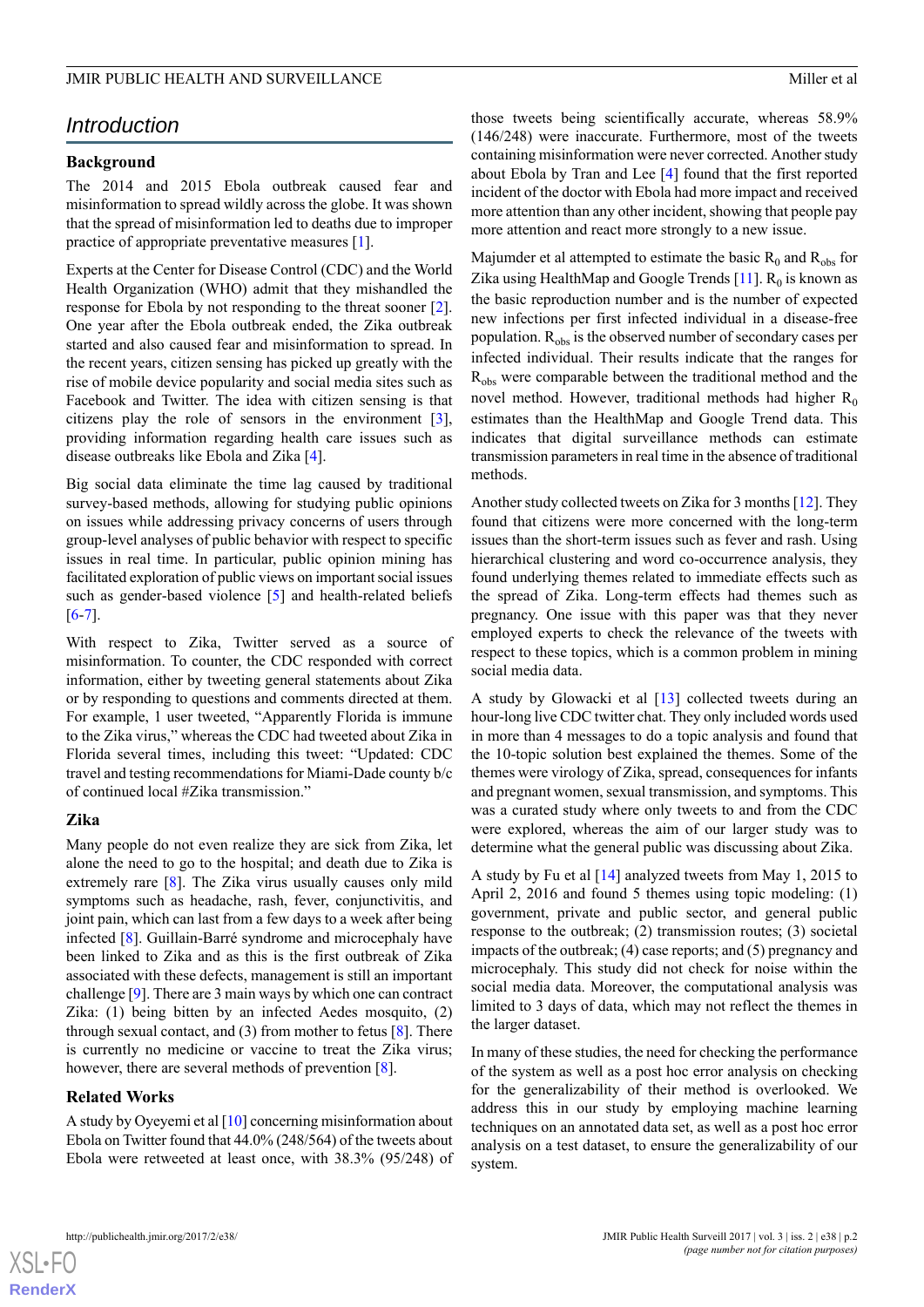<span id="page-3-0"></span>**Figure 1.** Block diagram of the pragmatic function-oriented content retrieval using a hierarchical supervised classification technique, followed by deeper analysis for characteristics of disease content.



In this study, an exploratory analysis focused on finding important subcategories of discussion topics from Zika-related tweets was performed. Specifically, we addressed 4 key characteristics of Zika: symptoms, transmission, treatment, and prevention. Using the system described in [Figure 1,](#page-3-0) the following research questions were addressed:

*R1.* Dataset Distribution Analysis: What proportion of male and female users tweeted about Zika, what were the polarities of the tweets by male and female users, and what were the proportions of tweets that discussed topics related to the different disease characteristics—symptoms, transmission, treatment, and prevention?

*R2.* Classification Performance Analysis: What was the agreement among annotators' labels that were used as the ground truth in this study, what was the classification performance to detect the tweets relevant to Zika, and how well were the classifiers able to distinguish between tweets on the different disease characteristics?

*R3.* Topical Analysis: What were the main discussion topics in each of these categories, and what were the most persistent concerns or misconceptions regarding the Zika virus?

## *Methods*

In this exploratory study, a combination of natural language processing and machine learning techniques was used to determine what information about Zika symptoms, transmission, prevention, and treatment people were discussing on Twitter. Specifically, a 2-stage classifier system was built for finding relevant tweets on Zika and then categorizing these into 4 disease categories: symptoms, transmission, prevention, and treatment [\(Figure 1\)](#page-3-0).

## **Dataset Distribution (Addressing R1)**

## *Data Collection*

Tweets were collected between February 24, 2016 and April 27, 2016 for a total of 1,234,605 tweets using Twitris 2.0 [[15\]](#page-13-14). During this time frame, a lot of people were tweeting about their concern about hosting the Olympics, new information about Zika was being found weekly, and it was right after Zika was linked to microcephaly and Guillain-Barré syndrome. We used a streaming application program interface (API) from the Twitris system [\[15](#page-13-14)] to collect the tweets, which means we only had access to a small percent of the tweets. We initially started the search using only the keyword "Zika" but quickly realized that the search was capturing a large number of tweets unrelated to Zika virus. We then created a semantic concept called Zika that utilized 2 terms "Zika" and "Zika virus," which improved the quality of tweets for the data collection. This may be due to the fact that the Twitter streaming API allows collection of around 1% of the total tweets streaming at a given time [[16\]](#page-13-15). Finally, the keyword "treatment" was added to the Zika concept as there were hardly any tweets about treatment, which was not surprising because there is currently no treatment for Zika. Adding the keyword "treatment" allowed us to check for social media responses to the significant drug and vaccine research being implemented during the time of tweet collection. The other disease-related category titles (prevention, transmission, and symptoms) did not need to be included as keywords as we observed that more than enough tweets were being collected for those categories.

## *Labeling Process and Data Annotation*

Three microbiology and immunology experts annotated 1467 random tweets as being relevant or nonrelevant. Tweets were considered relevant if it contained information about Zika and the focus of the tweet was on Zika. For example, "Millions of GM mosquitoes to fight Zika virus in Caymans" was annotated as relevant as the tweet is about using genetically modified (GM) mosquitoes to fight Zika, whereas "#MoreTrustedThanHillary going to Brazil during Zika virus season" was annotated as nonrelevant as the focus of the tweet is on making fun of Hillary Clinton and is not about Zika. The relevant tweets were then further categorized as pertaining to the topic of  $(1)$  symptoms,  $(2)$  treatment,  $(3)$  transmission, or (4) prevention by the same 3 experts. Tweets were categorized as "symptoms" if they pertained to any of the symptoms associated with Zika as seen in this tweet: "WHO sees scientific

[XSL](http://www.w3.org/Style/XSL)•FO **[RenderX](http://www.renderx.com/)**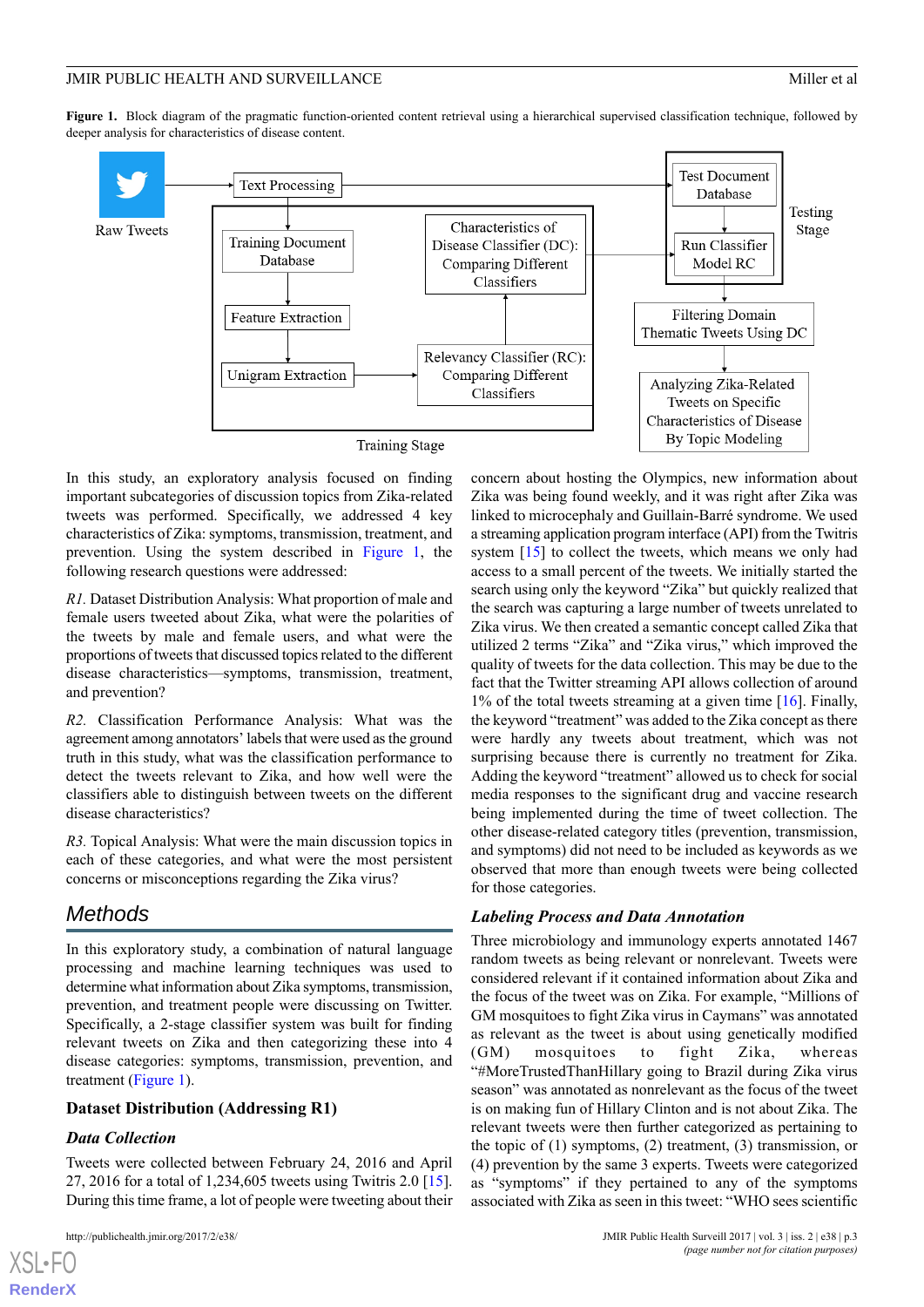consensus on Zika virus as cause for disorders." Tweets were categorized as "treatment" if they mentioned the fact that there is no treatment, research related to treatments, or included information about fake treatments. Here is an example of a treatment tweet: "Zika virus cloned in step toward vaccine." Tweets were categorized as "transmission" if they mentioned modes of transmission, mosquitoes, or the Olympics. Here is an example of a transmission tweet: "Zika virus strain responsible for the outbreaks in Brazil has been detected in Africa." Finally, tweets were categorized as "prevention" if they discussed ways to prevent the spread of Zika, or funding to fight Zika. Here is an example of a prevention tweet: "Senate Nears Deal for at Least \$1.1 Billion to Fight Zika Virus." These 4 categories were used because they are characteristics of disease used in many medical journals and by the CDC and WHO. Fleiss kappa [\[17](#page-13-16)] was used to quantify the interrater reliability of our expert annotators.

## *Preprocessing*

Before analysis, the data were preprocessed to remove the URL, screen handles (@username), retweet indicators, and non-ascii characters. Data were further normalized by removing capital letters, numbers, punctuations, and whitespaces from the tweets. Terms were filtered out to remove single characters like "d," "e," which do not convey any meaning about the topics in the corpus, and top words like "and," "so," etc were removed for the classification stage. Each tweet was represented as a feature vector of the words present in the tweet using unigrams.

## **Classification Performance (Addressing R2)**

Supervised classification techniques including the decision tree (J48), multinomial Naive Bayes (MNB), Bayesian networks (Bayes Net), sequential minimal optimization (SMO) using support vector machine (SVM), Adaboost, as well as bagging or bootstrapping (Bagging) techniques were implemented on the Zika dataset for (1) classifying whether a tweet was relevant or nonrelevant, and (2) if relevant, further categorizing the tweets into the disease characteristics. Supervised techniques rely on labeled data, in this case tweets that are manually labeled as relevant to Zika virus, as well as the category it belongs to: Zika symptoms, Zika treatment, Zika transmission, and Zika prevention. They "learn" the nature of the tweets in the different groups and subgroups.

The performance of each classifier was assessed using the tenfold cross-validation, which is a commonly used method for the evaluation of classification algorithms that diminishes the bias in the estimation of classifier performance [\[18](#page-13-17)]. This approach uses the entire dataset for both training and testing, and is especially useful when the manually labeled dataset is relatively small. The study reports the average of the precision, recall, F-scores, and area under the curve (AUC) as measures of classification performance.

## **Topical Analysis (Addressing R3)**

Studies such as Hong and Davison [\[19](#page-13-18)] have shown the utility of using traditional topic modeling methods like latent Dirichlet allocation (LDA) for grouping of themes occurring in short text documents. The basic idea in LDA is that documents (tweets in this case) are represented as random mixtures over hidden topics, where each topic is characterized by a distribution over words that occur most frequently within that topic [\[20](#page-13-19)]. In this study, we use topic modeling for finding the underlying topics in each of the 4 disease characteristics to facilitate more detailed qualitative exploration of the types of discussions that occur within each disease characteristic.

Perplexity is a common measure to evaluate the topic models generated by LDA [\[21](#page-13-20)]. We use this measure to evaluate the topic modeling results by testing out different numbers of topic models from 2 to 20 for all 4 disease categories—symptoms, transmission, prevention, and treatment—using the well-established 10-fold cross-validation technique to ensure repeatability as well as generalizability.

# *Results*

## **Dataset Distribution (Addressing R1)**

Overall, 41.88% (517,070/1,234,605) of tweets contained a retweet and 84.60% (1,044,489/1,234,605) contained a URL. Tweets by gender were found by twitter usernames using the genderize API [[22\]](#page-14-0). According to genderize, 28.47% (351,453/1,234,605) of the tweets were by males, 23.02% (284,207/1,234,605) by females, and 48.51% (598,945/ 1,234,605) were by unknown gender. The polarity of the individual tweets was found using the sentiment package in R [[23\]](#page-14-1) [\(Figure 2](#page-5-0)). The polarity of the tweets between males and females was similar. We further found a class imbalance in the categories [\(Figure 3](#page-5-1)). As there is no treatment for Zika, not many people tweeted about it. Transmission and prevention tweets were most frequent, indicating that they were the most discussed topics concerning Zika.

## **Classification Performance (Addressing R2)**

In the first stage of the categorization process for the ground truth tweets, tweets were first classified as being relevant or not relevant to Zika. Tweets that were relevant were then categorized as being about symptoms, treatment, transmission, or prevention. To train the classifiers and evaluate their performance, 1467 tweets were manually labeled. [Figure 4](#page-6-0) provides the distribution of the relevant tweets in the 4 categories. As seen from [Figure](#page-5-1) [3,](#page-5-1) the distribution of the labeled gold standard dataset was similar to the distribution of the large data corpus, except for a larger portion of tweets related to treatment.

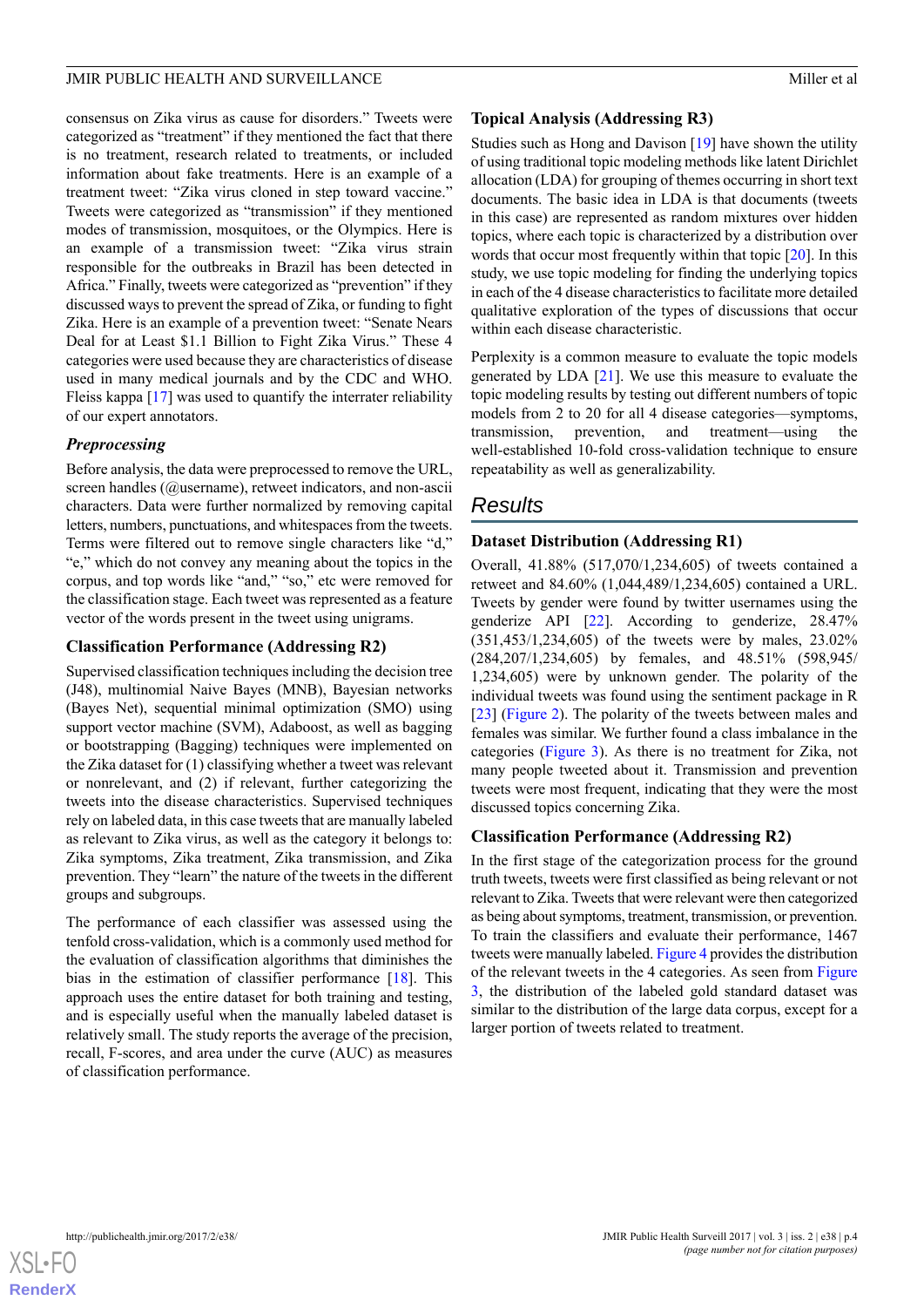<span id="page-5-0"></span>Figure 2. Polarity and proportion of tweets divided in the gender categories.



<span id="page-5-1"></span>**Figure 3.** Number of tweets in each disease category after classifying all tweets (1.2 million tweets) using the best classification model multinomial Naive Bayes (discussed in the Classification and Performance Using 10-fold Cross-Validation section).



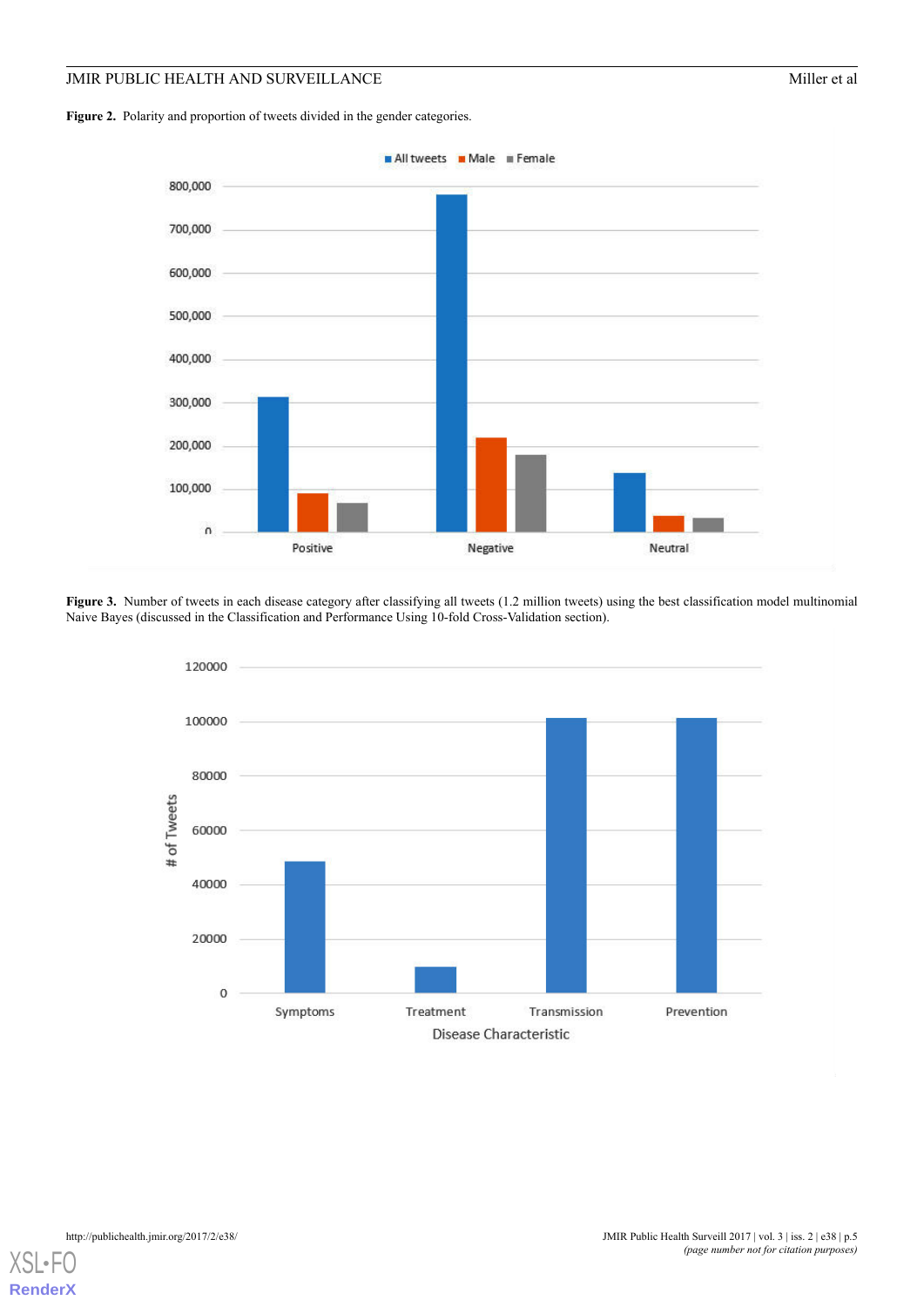#### JMIR PUBLIC HEALTH AND SURVEILLANCE **Miller et al.** Miller et al.

<span id="page-6-0"></span>Figure 4. Number of tweets from the labeled dataset for each of the 4 categories of disease characteristics.



<span id="page-6-1"></span>**Table 1.** Different classifier performances for detecting relevant tweets using decision tree (J48), multinomial Naive Bayes (MNB), Bayesian networks (Bayes Net), sequential minimal optimization (SMO) using support vector machine (SVM), and bagging or bootstrapping (Bagging) techniques.

| Classifier  | $TP^a$ | FP <sup>b</sup> | Precision | Recall | F1 score | AUC <sup>c</sup> |
|-------------|--------|-----------------|-----------|--------|----------|------------------|
| J48         | 0.821  | 0.390           | 0.812     | 0.821  | 0.815    | 0.784            |
| MNB (bayes) | 0.880  | 0.368           | 0.881     | 0.880  | 0.868    | 0.943            |
| Bayes Net   | 0.832  | 0.479           | 0.821     | 0.832  | 0.812    | 0.837            |
| <b>SMO</b>  | 0.895  | 0.252           | 0.892     | 0.895  | 0.892    | 0.822            |
| Bagging     | 0.857  | 0.411           | 0.852     | 0.857  | 0.843    | 0.877            |

<sup>a</sup>TP: true positive.

<sup>b</sup>FP: false positive.

<sup>c</sup>AUC: area under the curve.

## *Interrater Reliability*

Fleiss kappa values for relevant or not was .71. Fleiss kappa values for symptoms, treatment, transmission, and prevention were .93, .62, .92, and .87, respectively. This indicates substantial to almost perfect agreement among the raters [[24\]](#page-14-2). Given substantial interrater reliability, a model needed to be built based on the gold standard dataset.

## *Classification and Performance Using Tenfold Cross-Validation*

[Table 1](#page-6-1) gives the performance of different classifiers on the 1467 preprocessed Twitter data to find the relevancy of the tweet toward Zika. Unigram features were extracted from the texts using the Weka toolbox [[25](#page-14-3)]. For this dataset, the classifiers performed well, with AUC values ranging from 0.78 to 0.94.

MNB outperformed other classifiers based on the F-measure (0.86) and AUC (0.94) ([Table 1](#page-6-1)). MNB classifiers perform better for data sets that have a large variance in document length (in this case, the length of the tweets) by incorporating the evidence of each appearing word into its model [[26\]](#page-14-4).

The class imbalance was affecting the classifier performance. Although the AUC value was high (0.94), the classifier predicted a tweet was relevant more often than not relevant as 77.44% (1136/1467) of the tweets belonged to the relevant category.

[Table 2](#page-7-0) gives the performance of different classifiers on 1135 preprocessed Twitter data to find the categorical classification (symptoms, treatment, transmission, and prevention) of the tweets. Again, the classifiers performed well with AUC values ranging from 0.83 to 0.94. With this dataset, MNB outperforms other classifiers again.



**[RenderX](http://www.renderx.com/)**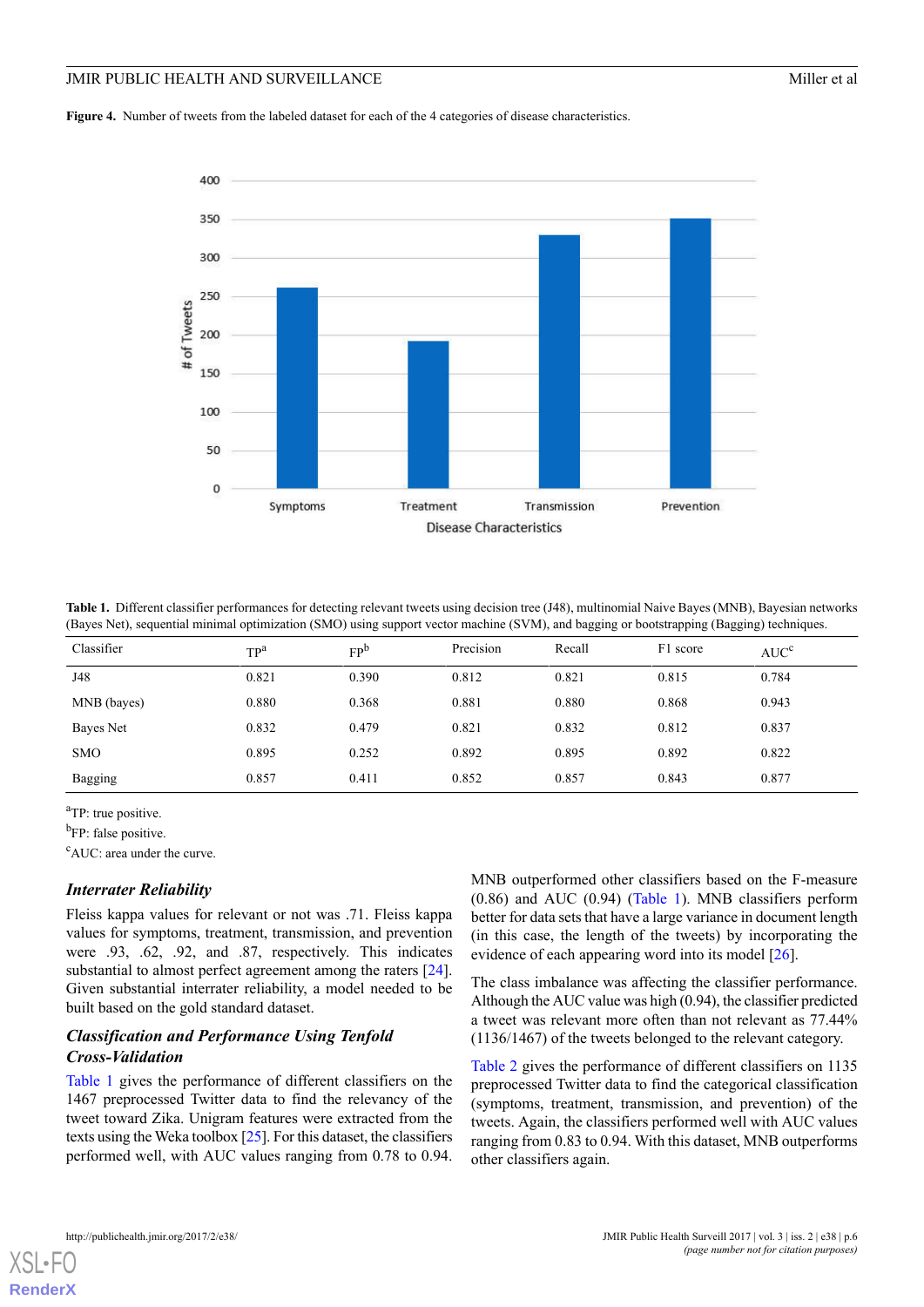<span id="page-7-0"></span>**Table 2.** Different classifier performances for detecting the 4 disease categories within the relevant tweets using decision tree (J48), multinomial Naive Bayes (MNB), Bayesian networks (Bayes Net), sequential minimal optimization (SMO) using support vector machine (SVM), as well as bagging or bootstrapping (Bagging) techniques.

| Classifier | $TP^a$ | FP <sup>b</sup> | Precision | Recall | F1 score | AUC <sup>c</sup> |
|------------|--------|-----------------|-----------|--------|----------|------------------|
| J48        | 0.694  | 0.122           | 0.702     | 0.694  | 0.695    | 0.838            |
| <b>MNB</b> | 0.784  | 0.084           | 0.787     | 0.784  | 0.785    | 0.940            |
| Bayes Net  | 0.697  | 0.121           | 0.729     | 0.697  | 0.702    | 0.885            |
| SMO (SVM)  | 0.775  | 0.088           | 0.780     | 0.775  | 0.777    | 0.877            |
| Bagging    | 0.727  | 0.112           | 0.741     | 0.727  | 0.730    | 0.901            |

<sup>a</sup>TP: true positive.

<sup>b</sup>FP: false positive.

<span id="page-7-1"></span><sup>c</sup>AUC: area under the curve.

|  |  |  |  |  |  |  | <b>Table 3.</b> Precision, recall, and F-measure for each of the 4 disease characteristics. |
|--|--|--|--|--|--|--|---------------------------------------------------------------------------------------------|
|--|--|--|--|--|--|--|---------------------------------------------------------------------------------------------|

| Category              | <b>Symptoms</b> | Treatment | Transmission | Prevention | Average |
|-----------------------|-----------------|-----------|--------------|------------|---------|
| $\cdots$<br>precision | 0.98            | 0.97      | 0.86         | 0.94       | 0.94    |
| Recall                | 0.81            | 0.97      | 0.88         | 0.83       | 0.87    |
| F1 score              | 0.89            | 0.97      | 0.87         | 0.88       | 0.90    |

On the basis of the above results, the 2-stage classifier system was found to have a high precision and recall performance for categorizing the tweets into relevant and not relevant, and further classifying the relevant tweets into the 4 disease categories. Once the performance of the model based on the gold standard dataset was confirmed to have high precision and recall, the model needed to be tested on a new set of tweets.

## *Classification and Performance Based on Error Analysis Using Hold-Out Dataset*

As a post hoc analysis of generalizability, 530 new tweets (also known as hold-out data) that were not included in the gold standard data set were analyzed using the 2-stage classifier model. High precision and recall values were obtained for the relevance classifier, with Precision  $=0.99$  and Recall  $=0.99$ . Hence, the F-measure was also 0.99 (harmonic mean of precision and recall). This high performance of the classifier indicates that the gold standard dataset was a good representation of the distribution of the tweets in the large data corpus.

Even though the classes were unbalanced, high precision and recall values were still obtained for disease characteristics [\(Table](#page-7-1) [3\)](#page-7-1) in the second classification stage. An overall high F-measure of 0.9 was obtained. This further indicated that the gold standard dataset was a good representation of the tweets, as well as the disease categories in the larger corpus.

The error analysis indicates that the classifiers performed well with the unseen test data and were generalizable enough to work with the large dataset. The dataset was further examined with a focus on the insights provided within each disease category. More specifically, the topics discussed on Twitter in the symptoms category were examined to discover the latent semantic topics discussed therein. The symptoms category was chosen because the researchers felt it was the topic of most concern due to all the defects associated with Zika.

## **Topical Analysis (Addressing R3)**

From [Figure 5,](#page-8-0) we observe that the perplexity values decrease rapidly until about 5, and then level off after 5 for all the 4 categories, indicating that increasing the number of topics after 5 does not significantly improve the performance of the LDA models (the lower the perplexity value the better). Therefore, the number of topics was restricted to 5 while discussing the topics for each category.

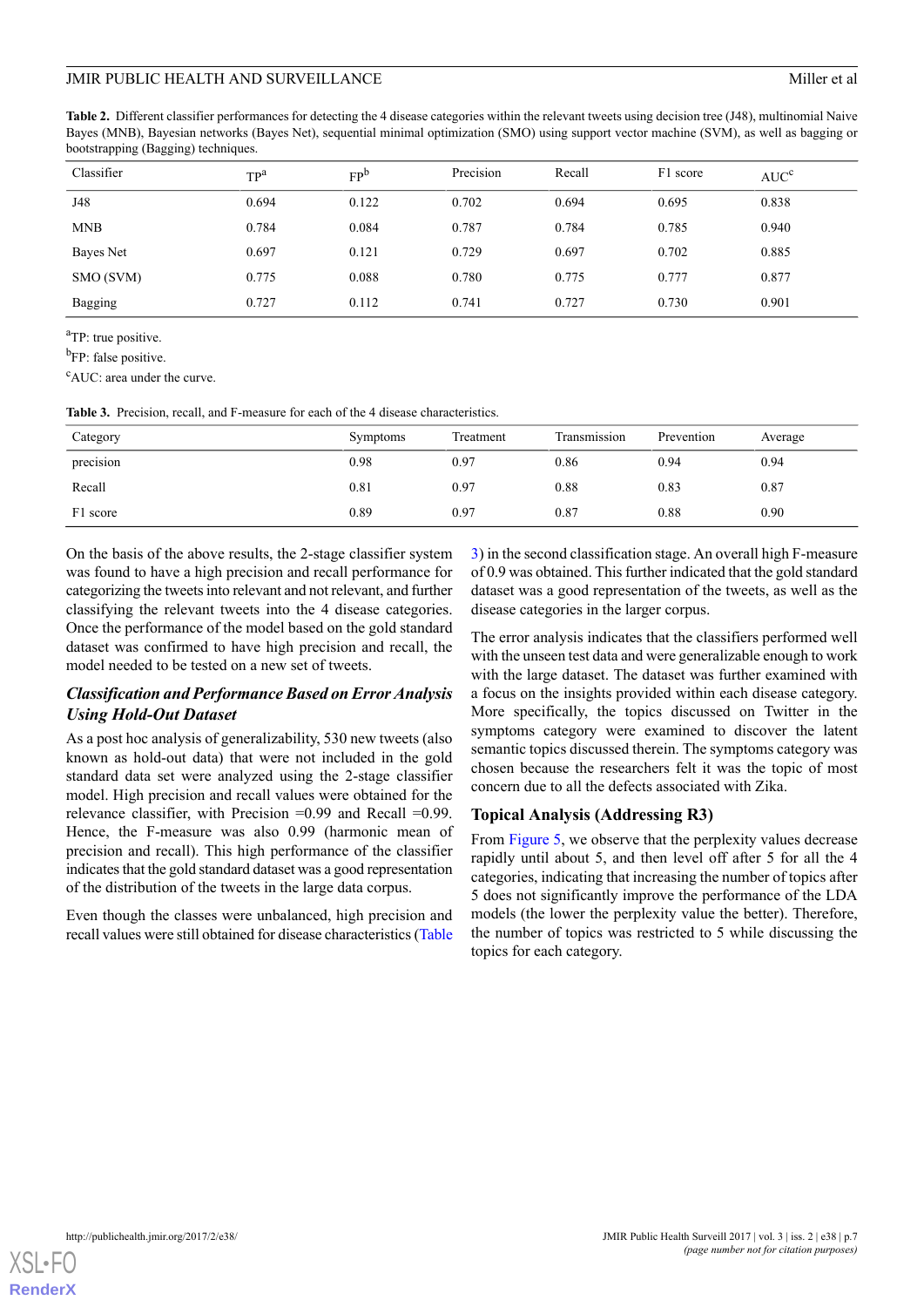<span id="page-8-0"></span>Figure 5. Prevention, symptoms, transmission, and treatment perplexity measure plots.



The results of LDA are discussed for each of the 4 disease characteristics in [Tables 4](#page-9-0)[-5](#page-9-1). Topic modeling results are shared here [[27\]](#page-14-5) for the research community to examine the outcome of using topic modeling, as well as the overlap among the topics generated. First, the results for the 3 categories, that is, prevention, transmission, and treatment, will be discussed. Then, a more detailed analysis of the topic modeling results for the "symptoms" category will be discussed along with the misinformation tweeted by users within that domain.

[Table 4](#page-9-0) provides the topics for the 3 categories: (1) prevention, (2) transmission, and (3) treatment, along with representative tweets within each topic.

Prevention: Within the prevention topics, topic #1 was *need to control and prevent spread*, topic #2 was *the need for money to combat mosquitoes and research treatments*, topic #3 was *ways to actually prevent spread*, topic #4 was *introducing a bill to get funds*, and topic #5 was *research* [\(Table 4\)](#page-9-0).

Transmission: In transmission, there was a strong overlap in topics #1 (vector, ie, mosquitoes for Zika) and #4 (disease spread) that highlight the overlap between spread by mosquitoes and the spread of disease in general. Another topic (#2) was *sexual spread*, which is another mode of transmission besides through mosquitoes. The next topic (#3) was *infants*, who are most affected by this epidemic due to the risk of microcephaly. The final topic (#5) was *sports*.

Treatment: There was a slight overlap between topics #1 (lack of treatment) and #3 (vaccine development) primarily due to

the large co-occurrence of the word "vaccine" in both these topics. *Blood testing* (#4) was another major topic as some people got infected with Zika after receiving a blood transfusion. As no treatment exists, a lot of research is focused on developing a drug for Zika, which is why *test development* (#5) was the final topic.

Symptoms: In the topic model results for symptoms, topics #1 (zika effects), #2 (brain defects), and #4 (zika scarier than thought) were well separated, whereas topics #3 (confirmation of defects) and #5 (initial reports) overlap significantly ([Figure](#page-10-0) [6](#page-10-0) and [Table 5](#page-9-1)). The topics are described in [Table 5](#page-9-1). Topics #3 and #5 overlap for symptoms because a lot of the initial reports for different locations were about new cases of microcephaly in that location as seen in this example tweet: "Colombia Reports First Cases of Microcephaly Linked to Zika Virus." Topic #3 more strongly addressed the defects that were confirmed, whereas topic #5 focused on where reports came from.

In this section, the topic modeling results generate insightful results that allow researchers to understand the citizens' concerns, as well as the spread of misinformation. According to the theory of LDA, each topic represents certain common properties that reflect the pattern in the tweets. Finding out the exact meanings of the topics requires additional information and domain knowledge. We see that for each of the disease characteristics, the discovered topics can be interpreted straightforwardly through the lens of domain-specific knowledge about Zika.

[XSL](http://www.w3.org/Style/XSL)•FO **[RenderX](http://www.renderx.com/)**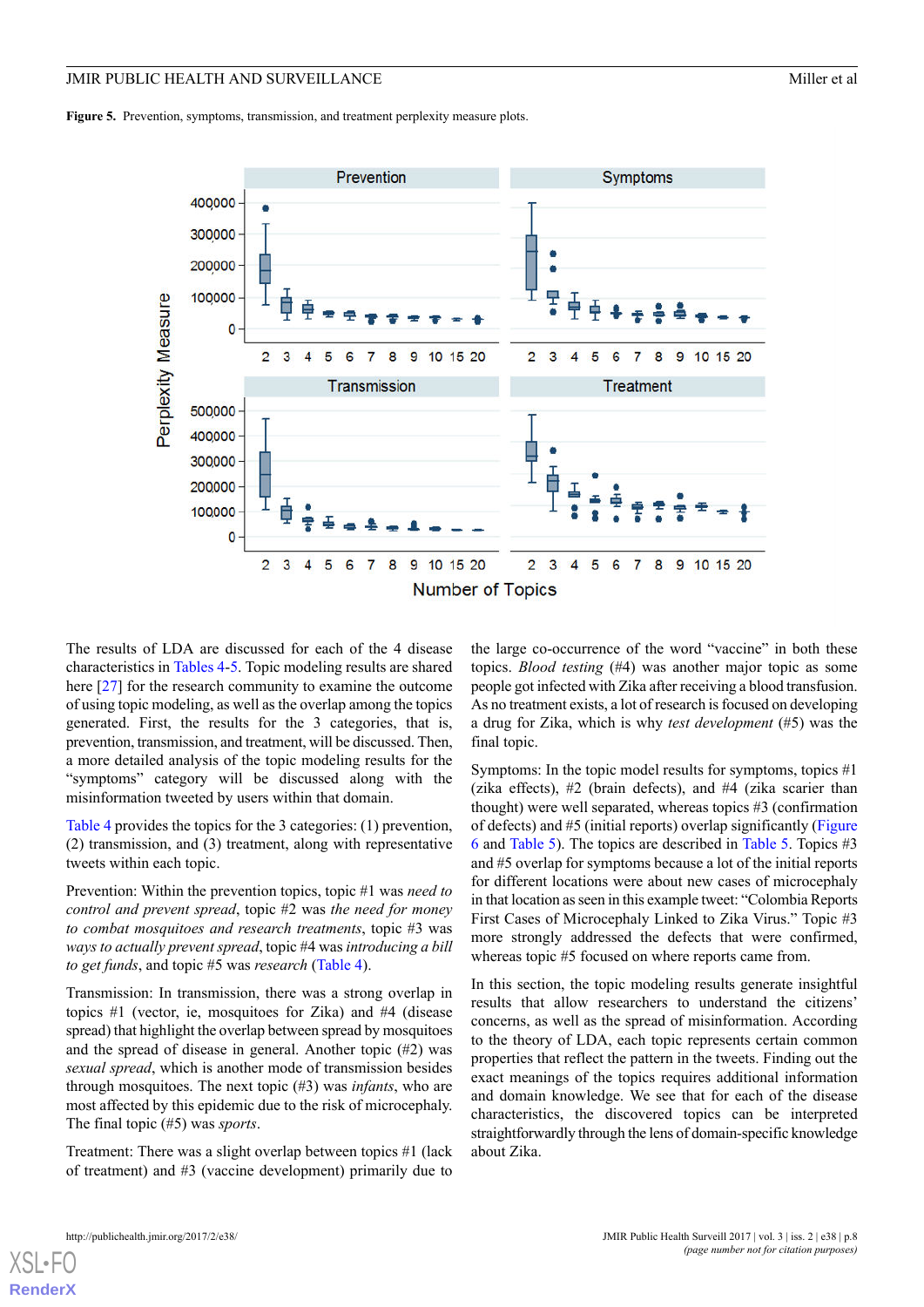#### <span id="page-9-0"></span>**Table 4.** Prevention, transmission, and treatment topic modeling results.

| Disease characteristic | Topic                        | Sample tweets for each topic                                                                                                                       |
|------------------------|------------------------------|----------------------------------------------------------------------------------------------------------------------------------------------------|
| Prevention             | $(\#1)$ Control              | $RT^a$ @DrFriedenCDC: A2. The best way to prevent #Zika & other diseases spread by<br>mosquitoes is to protect yourself from mosquito bites. #Reut |
|                        | $(\#2)$ Money need           | #healthy Congress has not yet acted on Obama's \$2 billion in emergency funding for Zika,<br>submitted in February                                 |
|                        | $(\#3)$ Prevention           | RT $@bmi$ latest: Couples at risk from exposure to Zika virus should consider delaying<br>pregnancy, says @CDCgov                                  |
|                        | $(\#4)$ Bill                 | https://t.co/Ke12LOdypf Senate Approves \$1.1 Billion In Funding To Fight The Zika Virus<br>#NYCnowApp                                             |
|                        | $(#5)$ Research              | Florida is among those at greatest risk for Zika. @FLGovScott's sweeping abortion bill<br>blocks scientists' access to conduct research            |
| Transmission           | $(\#1)$ Vectors (mosquitoes) | This map shows the Northeast is at risk for Zika mosquitoes this summer                                                                            |
|                        | $(42)$ Sexual                | @user1 First Sexually Transmitted Case Of Zika Virus In U.S. Confirmed                                                                             |
|                        | $(\#3)$ Infants              | $CDCb$ reports 157 cases of U.S. pregnant women infected with Zika virus.                                                                          |
|                        | $(#4)$ Spread                | Zika strain from Americas outbreak spreads in Africa for first time: WHO <sup>c</sup> (Update)                                                     |
|                        | $(#5)$ Sports                | MLB <sup>d</sup> moves games from Puerto Rico due to Zika concernsuh. what about the Olympics??<br>Can't be good.                                  |
| Treatment              | $(\#1)$ Lack of treatment    | RT @DrFriedenCDC: Much is still unknown about #Zika and there is no current medicine<br>for treatment or vaccine to prevent the virus.             |
|                        | $(42)$ Zika test             | Rapid Zika Test Is Introduced by Researchers The test, done with a piece of paper that<br>changes color if the virus                               |
|                        | $(\#3)$ Vaccine development  | Researchers discover structure of Zika virus, a key discovery in development of antiviral<br>treatments and vaccines                               |
|                        | $(\#4)$ Blood test           | Experimental blood test for Zika screening approved                                                                                                |
|                        | $(\#5)$ Test development     | New mouse model leads way for #Zika drug, vaccine tests                                                                                            |

<sup>a</sup>RT: ReTweet.

<span id="page-9-1"></span><sup>b</sup>CDC: Center for Disease Control.

<sup>c</sup>WHO: World Health Organization.

<sup>d</sup>MLB: Major League Baseball.

### **Table 5.** Symptoms topic modeling results.

| Topic                        | Words                                                                                     | Tweets                                                                                                                                           |
|------------------------------|-------------------------------------------------------------------------------------------|--------------------------------------------------------------------------------------------------------------------------------------------------|
| $(\#1)$ Zika effects         | infect, babies, mosquito,<br>cause, microcephaly, symp-<br>tom, pregnancy                 | $RT^a$ @USATODAY health: Zika affects babies even in later stages of pregnancy. Micro-<br>cephaly seen in babies from moms infected in 6th month |
| $(\#2)$ Brain defects        | brain, link, studies, micro-<br>cephaly, baby, disorder,<br>cause, damage, infect, fetal  | Zika Virus May Cause Microcephaly by Hijacking Human Immune Molecule: Fetal brain<br>model provides first clues on how Z                         |
| $(\#3)$ Confirmed defects    | defect, cause, birth, confirm,<br>health, severe, link, official                          | Enough conspiracy theories; nature is nasty enough: U.S. health officials confirm Zika cause<br>of severe birth defects                          |
| $(\#4)$ Scarier than thought | scarier, than, thought, us,<br>official, health, CDC <sup>b</sup> , warn,<br>learn, first | #breakingnews Zika Virus "Scarier Than We First Thought," Warn US Health Officials                                                               |
| $(\#5)$ Initial reports      | first, report, death, case,<br>puerto, confirm, rico, cause,<br>colombia, defect          | Colombia Reports First Cases of Microcephaly Linked to Zika Virus—Sun Jan 09 15:13:20<br><b>EST</b>                                              |

<sup>a</sup>RT: ReTweet.

<sup>b</sup>CDC: Center for Disease Control.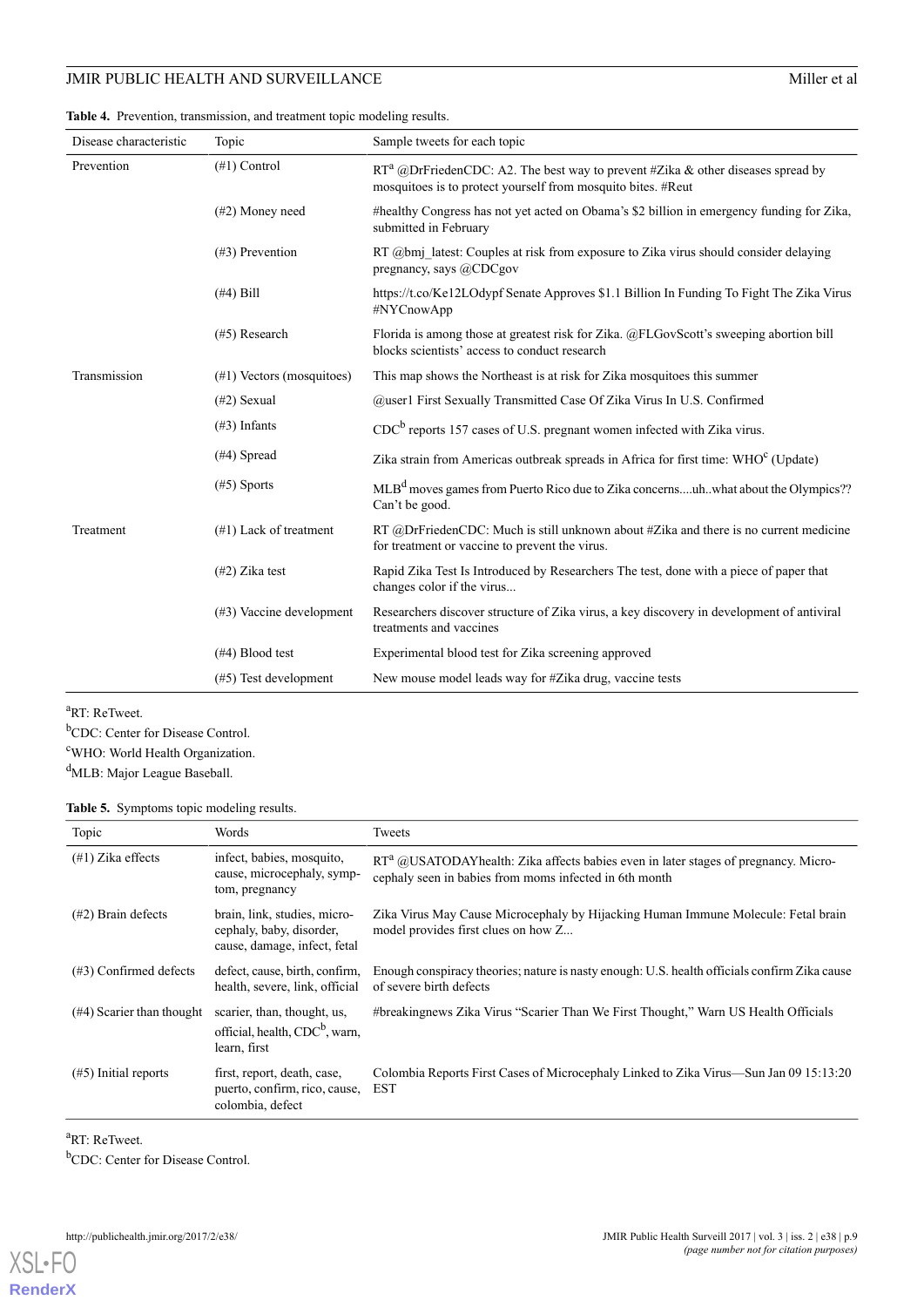<span id="page-10-0"></span>**Figure 6.** A 2-dimensional principal components plot of topics discussed pertaining to Zika symptoms.



## *Discussion*

The number of tweets and polarity of tweets were similar between male and female Twitter users with the majority of tweets being negative. There was a similar class imbalance in the random sample of labeled tweets and total corpus showing that the gold standard labeled by experts was an accurate representation of the total corpus. The 2-stage classifier performed well for both levels (relevancy and disease characteristics). Finally, the most persistent topics concerning the disease characteristics were uncovered using topic models.

#### **Sentiment Analysis and Word Polarity**

Although a majority of the tweets were categorized as having negative polarity, the percentage of positive tweets was higher than expected. Some examples of tweets that were classified as positive are as follows: "Case report: assoc btw #Zika/teratogenicity strengthened & evidence shows impact on fetus may take time to manifest," "RT : At recent int'l meeting about , experts exchanged insights, identified knowledge gaps, and agreed on a plan," and "91,387 Cases of Zika Confirmed in Brazil This Year: Brazil has confirmed 91,387 cases of..." Words such as "strengthened," "agreed," and "confirmed" may be why some tweets were being classified as positive. Sentiment analysis is complex as most sentiment analysis tools just use the word "polarities." However, contextual information needs to be incorporated for topic-specific sentiment analysis in this

domain. We are currently looking into this issue but leave detailed analysis and discussion to a future study.

## **Classification Analysis**

One of the interesting findings of our analysis was the fact that the MNB classifier outperformed the other more popular classifiers in text analytics: random forest (J48) and SVM. According to 1 study  $[28]$  $[28]$ , this has to do with the class imbalance issue in our dataset, for both the first (relevancy) and second (disease category) stage of our classifier. This also highlights the possible orthogonality of the features used in our study: the unigrams. Specifically, in this dataset, measuring the likelihood of the features in a given class independently outperforms other complex models such as J48 and SVM. This possibly also relates to the fact that the data are less noisy as they have been evaluated by expert annotators. Naive Bayes is one of the simplest classification models available to us, but it is nonetheless among the most effective for this dataset. This result is non intuitive but not surprising when we consider that using text for classification is relatively imprecise compared with other types of data. In datasets with large amounts of error, simpler models are less likely to overfit the data. Hence we recommend that future research on text analytics begin with Naive Bayes and then proceed to using more complex models to see if these actually improve classification accuracy.

#### **Annotation Observations**

One major issue when annotating tweets was what to do about news tweets like this one: "Your Wednesday Briefing: Bernie

**[RenderX](http://www.renderx.com/)**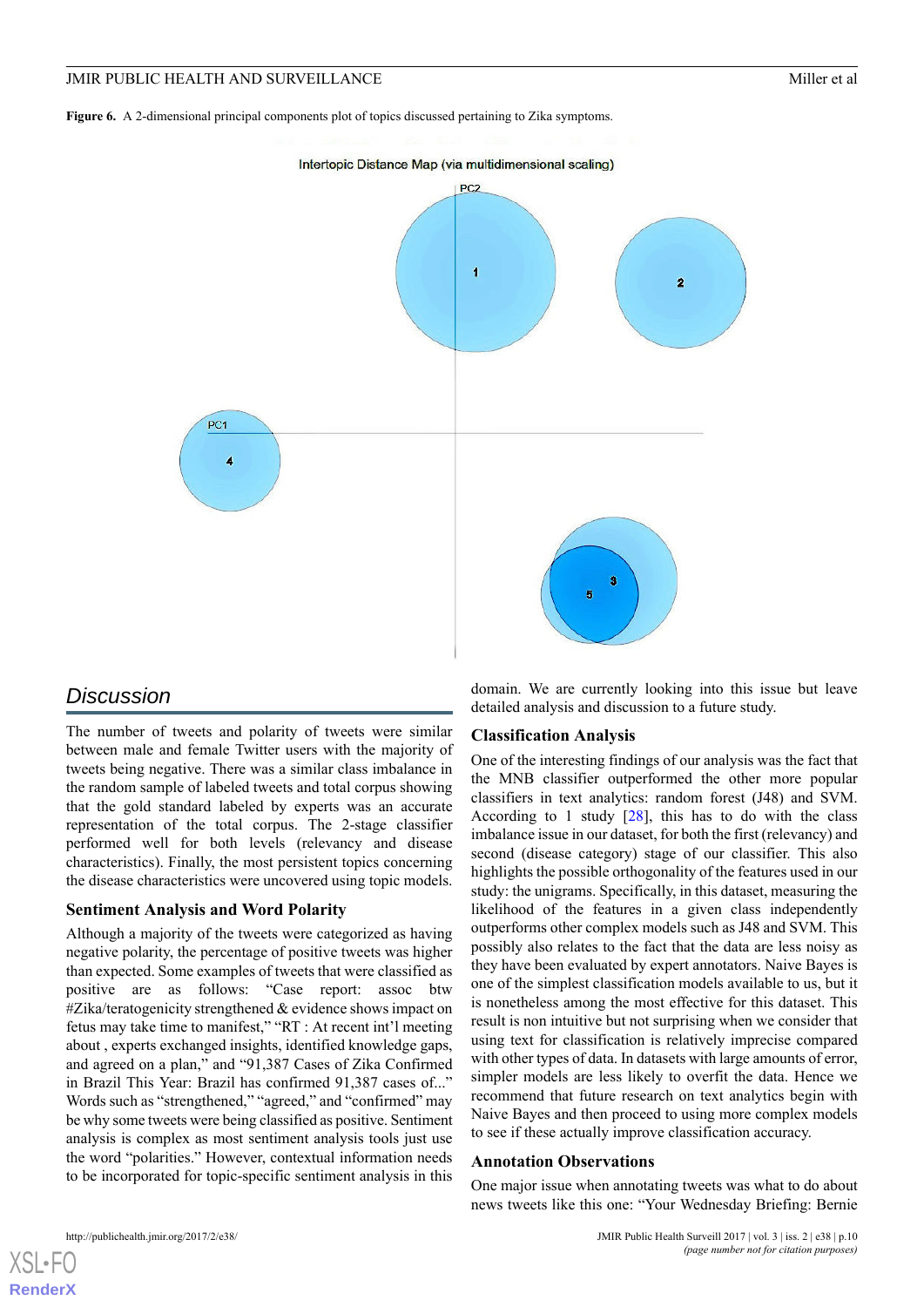Sanders, Hillary Clinton, Zika Virus: Here's what you need to know to start..." The issue was that this does give relevant information about Zika in that it tells what news stations were discussing and what else was going on at the same time as the Zika outbreak. However, the tweet itself does not give any information about Zika symptoms, treatment, transmission, and prevention. The expert annotators indicated that they decided to code these tweets as relevant because they were about Zika, but we did not include them in the disease characteristics annotations as they do not have any information about the disease characteristics that we outlined *a priori* as our domain of inquiry. This said, they did decide to include information about Zika and sporting events because these could be sources of transmission from athletes and fans not taking proper precautions. We recognize, however, that the sporting context may not have been viewed as important had the Olympics not occurred during the same time as our data collection. Any qualitative deductive coding scheme is underlain by specific assumptions and theoretical constraints that can be highly context-specific, and we feel that it is important for research using citizen sensing to incorporate experts who are able to delineate scientifically accepted contextual boundaries for inquiry.

#### **Topic Modeling**

The perplexity plot [\(Figure 5](#page-8-0)) indicates that while we could use a larger number of topics for very small improvements, using a number of topics greater than 5 quickly becomes a case of diminishing returns, especially if we choose to use a parsimonious model to represent our data. Moreover, as we wanted to conduct an exploratory analysis of the topics for this study, the results rationalize our choice of 5 topics.

The emergent topics in prevention (need for control and prevent spread, need for money, ways to prevent spread, bill to get funds, and research) were not surprising considering that there has been much discussion about how to prevent Zika, the need for funding to prevent Zika, and the research required to find a cure for Zika as it is an emerging disease. There is also a need to better understand Zika virus, the disease it causes, and ways to combat it [\[29](#page-14-7)]. Looking at the tweets for topics #1 and #4 in transmission, both highlight the concerns and risks associated with Zika spread, which is most likely why they both overlap. Sports was most likely a topic because the tweets were collected during baseball season and just before the Olympics, and many athletes were concerned about getting infected with Zika while competing in the 2016 Olympics in Rio de Janeiro.

In symptoms, topics #1, #3, and #5 were closely related in that they addressed the defects caused by Zika, but nonetheless point to slightly different concepts ([Table 5\)](#page-9-1). For example, microcephaly is not the only defect; there is also Guillain-Barré, which would be topic #1. Topic #2 focuses on microcephaly because that is perhaps the most persistent concern related to Zika. Such discussion is seen in these tweets: "RT @USATODAYhealth: Zika affects babies even in later stages of pregnancy. Microcephaly seen in babies from moms infected in 6th month" and "Zika Virus May Cause Microcephaly by Hijacking Human Immune Molecule: Fetal brain model provides first clues on how Z..." Topic #3 contains tweets that occurred

when the defects were confirmed to be caused by Zika and not something else: "Zika linked to fetal brain damage: Finnish study: infectious Zika virus from fetal tissue in cell culture. The virus," and "Enough conspiracy theories; nature is nasty enough: U.S. health officials confirm Zika cause of severe birth defects."

Topic #4 for symptoms was primarily generated through discussion of a British Broadcasting Corporation article [\[30](#page-14-8)] on how more birth defects have been linked to Zika and that the virus was expected to travel further than initially thought, leading to experts admitting that Zika is scarier than was first thought. The statement of Zika being "scarier than we first thought" by the CDC was a big topic on Twitter: "CDC says zika virus scarier than thought as US prepares for outbreak: On Monday, the U.S. Centers for Disease...." This also affected the US political environment: "#2016elections U.S. Officials Warn Zika Scarier Than Initially Thought: By Timothy Gardner and Jeff Mason WA..." This discussion led to additional tweets about the danger of Zika virus: "The Edge: Zika Is Now Even More Terrifying," "Zika virus 'shrinks brains' in tests," and "#Zika Survivor Says 'I Could Feel My Skin Shrinking' CBS Boston." These tweets demonstrate how a statement by the CDC can be spread and how users can tweak the wording of these CDC statements to generate more concern than is warranted by the actual impact of the disease. Finally, topic #5 includes tweets about initial reports of Zika outbreaks and deaths.

Within symptoms, several tweets in topic #1 were calling Zika a hoax, "Zika HOAX exposed by South American doctors: Brain deformations caused by larvicide chemical," "The Zika Virus is a hoax! It is like calling the common cold an epidemic. It's what they put in the drinking water," and "CDC likely fabricating link between Zika virus and microcephaly cases." However, the CDC has stated multiple times that Zika and microcephaly are definitely linked: "CDC: Zika definitely causes severe birth defects" and "Here's a #Zika basic: Zika infection during pregnancy can cause some severe birth defects." Some of the people saying Zika is a hoax are misunderstanding this quote from the CDC: "People usually don't get sick enough to go to the hospital, and they very rarely die of Zika. For this reason, many people might not realize they have been infected. Once a person has been infected, he or she is likely protected from future infections." This statement is true for the majority of healthy adults. However, for infants it can cause microcephaly and in some cases Guillain-Barré syndrome in healthy adults: "Symptoms of Guillain-Barré syndrome include weaknesses in arms & legs. GBS is linked w/ #Zika." There also have already been multiple deaths due to Zika as was detailed in topic #5. The CDC has also been directly answering questions about Zika on Twitter. One user tweeted at the CDC, "Why is of particular concern to women who are pregnant or considering becoming pregnant? ," to which the CDC responded, "Zika infection in pregnancy can cause microcephaly and other severe brain defects. ." This shows that while some misinformation is still getting tweeted, the CDC is working to get the correct information out there. This is useful because it shows that the CDC could potentially target specific user groups directly through our classifier and topic modeling approach, and respond to users within a topic group with a similar response that can

```
XS-FO
RenderX
```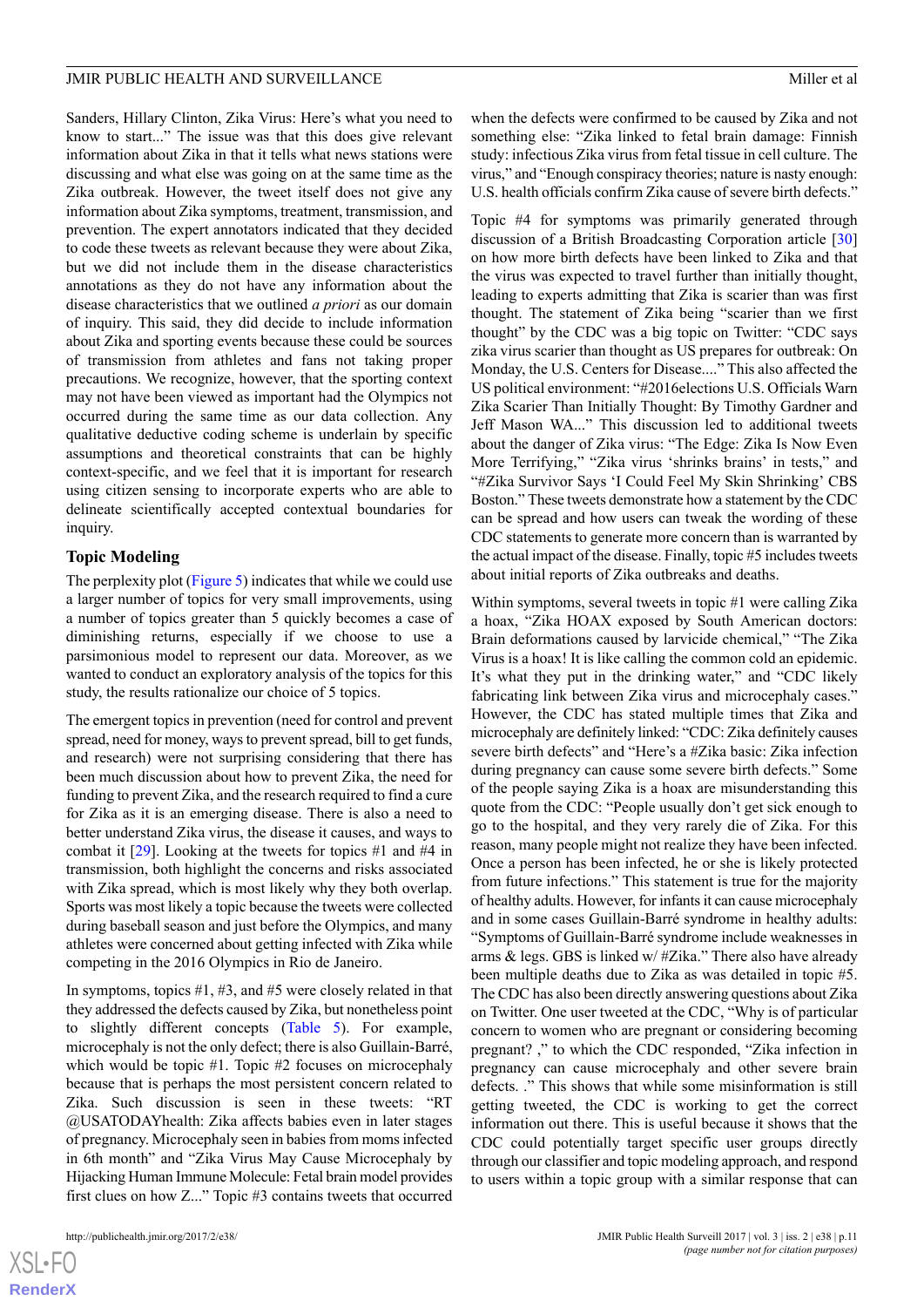allow correct information to get transmitted to a larger population with less effort.

All of the topics under the different disease characteristics fit the characteristic. For example, control, money need, prevention, bill, and research were all major topics of prevention discussions. This indicates that the classification model accurately labeled tweets. It also indicates that tweets about major topics were collected and accurately reflected in our topic model. Also, whereas all 4 disease characteristics are important, symptoms was discussed in detail because the researchers felt it included the most important information for public health officials to know especially once the misconceptions and misinformation, such as Zika being a hoax, were found. Categorizing the symptoms into the different topics using topic modeling also allowed us to get deeper into the themes within the symptoms category. This can allow a more targeted interaction with agencies like CDC and specific users to provide interventions against the spread of misinformation. If we are able to make the persistent misconceptions that people have about Zika clear, then public health agencies can inform accordingly.

### **Limitations**

Although we feel that our methods and findings are trustworthy and robust, we would like to point out some limitations we face in our dataset, and the use of social media.

### *Language Constraint*

We have restricted our study to English-language tweets, which certainly limits the strength of our study. This is more critical to address given that South American countries were initially affected by Zika. This also restricts our analysis of measuring disease outbreak, which is why we refrained from doing so in our study. Future studies could address this limitation through analysis of tweets written in Spanish or Portuguese.

## *Keyword Constraint*

As described in the Data Collection section, we used the keywords *Zika*, *Zika virus*, *Zika treatment*, and *Zika virus treatment* in our study. Hence, we can expect that this search would overlook tweets that referred to the disease in a different name or talked about the disease without using the word Zika. The keywords *Zika treatment* and *Zika virus treatment* were added because there were few tweets about the treatment of Zika. This was not surprising as there is currently no treatment for Zika. By including those 2 keywords, researchers could download relevant tweets containing those keywords. This was done because we still felt that treatment needed to be included because there was ongoing drug and vaccine research being implemented during the time of tweet collection. From a preliminary manual data analysis, we observed that the other category titles did not need to be included as keywords because more than enough tweets were being collected for those categories. One interesting observation here is that although the

keyword "treatment" was part of the crawling process, the treatment subcategory was still the smallest class in the distribution of the dataset (see [Figures 3](#page-5-1) and [4](#page-6-0)).

### *Gender and Polarity Constraint*

Only 51.49% (635,660/1,234,605) of the tweets were labeled by the gender API using the profile name [\(Figure 2\)](#page-5-0). Similarly, 11.14% (137,536/1,234,605) of the tweets were not labeled on their polarity. Given the concerns about infant microcephaly and sexual transmission, gender is an important factor to consider when contextualizing discussions around Zika. Gender needs to be addressed moving forward with this study by creating a customized gender recognition tool using machine learning specifically for Twitter data.

#### **Conclusion**

The proportion of tweets between male and female Twitter users was similar by number of tweets in general and by polarity. The majority of tweets were negative but there were more positive tweets than expected, which may be due to the use of positive words such as "strengthened," "agreed," and "confirmed." There was a class imbalance in the ground truth and overall tweets; however, the imbalance was similar between the two, showing that the tweets used in the ground truth were a good representation of the tweets overall. There were hardly any tweets about treatment, which was not surprising because there is no treatment for Zika. The classification performance was very high for relevancy (*F*=0.86) and disease characteristics  $(F=0.94)$  for the ground truth  $(F=0.99)$  and for the overall tweets (*F*=0.90). The 5 topics for prevention were control, money need, prevention, bill, and research. The 5 topics for transmission were vectors (mosquitoes), sexual transmission, infants, spread, and sports. The 5 topics for treatment were lack of treatment, Zika test, vaccine development, blood test, and test development. Finally, the 5 topics for symptoms were Zika effects, brain defects, confirmed defects, scarier than thought, and initial reports.

This is one of the first studies to report successful creation of an automated content classification tool to analyze Zika-related tweets, specifically in the area of epidemiology. Through citizen sensing, such a system will help advance the field's technological and methodological capabilities to harness social media sources for disease surveillance research.

#### **Future Work**

Future studies should include creation and evaluation of an automated technique to detect misinformation using tweets to allow for well-targeted, timely interventions. Such a platform will generate data on emerging temporal trends for more timely interventions and policy responses to misinformation on Zika. We would encourage such studies to leverage multiple information sources including blogs, news articles, as well as social media.

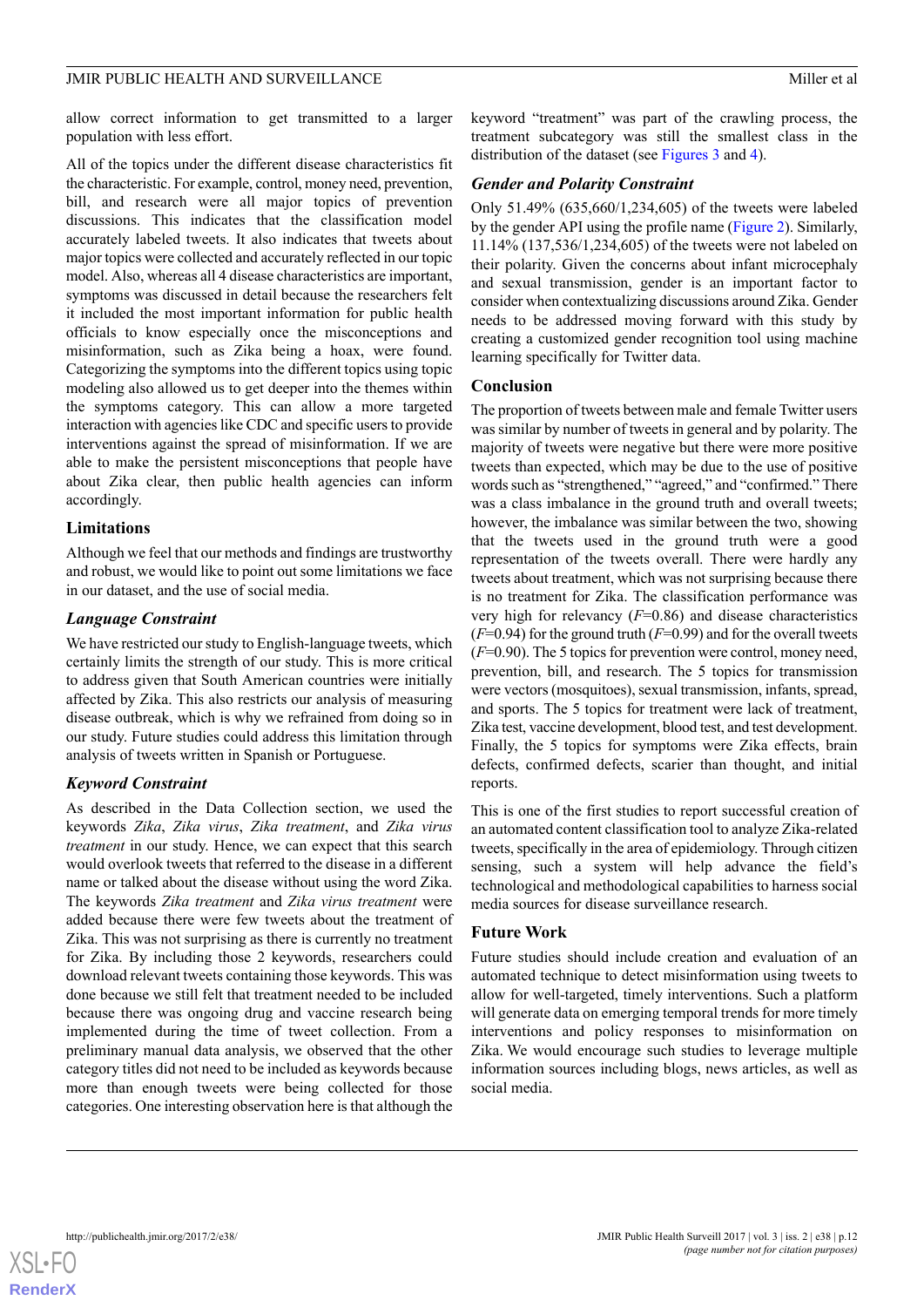## **Acknowledgments**

We would like to thank Dr Megan Rúa for her help with interpreting the topic models, Scott Holdgreve, Ryan, Becker, and Dr. Amber Todd for their help with annotating, and Sampath Gogineni for his help with some of the initial analysis. Romine and Miller would like to acknowledge support from the Department of Education I3 project U411C140081 and the Insitute of Educational Sciences (IES) award R305A150364. Twitris is funded through the National Science Foundation award IIP 1542911. Banerjee and Muppalla are funded through NIH 1K01LM012439-01. Sheth is funded through NIH grant 1 R01 HD087132-01.

## **Conflicts of Interest**

None declared.

## <span id="page-13-0"></span>**References**

- <span id="page-13-1"></span>1. Nanlong M. Allafrica. 2016. Nigeriabola - two die after drinking salt water in Jos URL: [http://allafrica.com/stories/](http://allafrica.com/stories/201408111640.html) [201408111640.html](http://allafrica.com/stories/201408111640.html) [accessed 2016-12-12] [[WebCite Cache ID 6mhjzekwJ\]](http://www.webcitation.org/6mhjzekwJ)
- <span id="page-13-2"></span>2. Centers for Disease Control and Prevention (CDC). CDC. 2016. Transcript for CDC telebriefing: Zika summit press conference 2016 URL:<https://www.cdc.gov/media/releases/2016/t0404-zika-summit.html> [accessed 2017-06-06] [\[WebCite](http://www.webcitation.org/6r1Oj46i9) [Cache ID 6r1Oj46i9](http://www.webcitation.org/6r1Oj46i9)]
- <span id="page-13-3"></span>3. Berg N. Greenbiz. 2013. How citizens have become sensors URL: [https://www.greenbiz.com/news/2013/03/20/](https://www.greenbiz.com/news/2013/03/20/how-citizens-have-become-sensors) [how-citizens-have-become-sensors](https://www.greenbiz.com/news/2013/03/20/how-citizens-have-become-sensors) [[WebCite Cache ID 6mhnJVcJ8\]](http://www.webcitation.org/6mhnJVcJ8)
- <span id="page-13-4"></span>4. Tran T, Lee K. Understanding citizen reactions and Ebola-related information propagation on social media. 2016 Presented at: International Conference on Advances in Social Networks Analysis and Mining; August 18, 2016; San Francisco.
- <span id="page-13-5"></span>5. Purohit H, Banerjee T, Hampton A, Shalin V, Bhandutia N, Sheth A. Arxiv. 2016. Gender-based violence in 140 characters or fewer: a #BigData case study of Twitter URL: <https://arxiv.org/abs/1503.02086> [accessed 2017-06-10] [[WebCite Cache](http://www.webcitation.org/6r7WfwX7K) [ID 6r7WfwX7K](http://www.webcitation.org/6r7WfwX7K)]
- <span id="page-13-7"></span><span id="page-13-6"></span>6. Paul M, Dredze M. You are what you tweet: analyzing twitter for public health. 2011 Presented at: ICWSM; July 2011; Barcelona.
- <span id="page-13-8"></span>7. Bhattacharya S, Tran H, Srinivasan P. Discovering health beliefs in twitter. 2012 Presented at: AAAI- Fall Symposium on Information RetrievalKnowledge Discovery in Biomedical Text; 2012; Washington, DC.
- <span id="page-13-9"></span>8. Center for Disease Control (CDC). CDC. Zika virus URL: <http://www.cdc.gov/zika/> [accessed 2016-12-12] [[WebCite](http://www.webcitation.org/6mhnTZk4b) [Cache ID 6mhnTZk4b\]](http://www.webcitation.org/6mhnTZk4b)
- <span id="page-13-10"></span>9. Wong SS, Poon RW, Wong SC. Zika virus infection-the next wave after dengue? J Formos Med Assoc 2016 Apr;115(4):226-242 [\[FREE Full text\]](https://linkinghub.elsevier.com/retrieve/pii/S0929-6646(16)00077-2) [doi: [10.1016/j.jfma.2016.02.002](http://dx.doi.org/10.1016/j.jfma.2016.02.002)] [Medline: [26965962\]](http://www.ncbi.nlm.nih.gov/entrez/query.fcgi?cmd=Retrieve&db=PubMed&list_uids=26965962&dopt=Abstract)
- <span id="page-13-11"></span>10. Oyeyemi S, Gabarron E, Wynn R. Ebola, Twitter, and misinformation: a dangerous combination? BMJ 2014;349:g6178. [doi: [10.1136/bmj.g6178\]](http://dx.doi.org/10.1136/bmj.g6178)
- <span id="page-13-12"></span>11. Majumder MS, Santillana M, Mekaru SR, McGinnis DP, Khan K, Brownstein JS. Utilizing nontraditional data sources for near real-time estimation of transmission dynamics during the 2015-2016 Colombian Zika virus disease outbreak. JMIR Public Health Surveill 2016 Jun 01;2(1):e30 [\[FREE Full text\]](http://publichealth.jmir.org/2016/1/e30/) [doi: [10.2196/publichealth.5814\]](http://dx.doi.org/10.2196/publichealth.5814) [Medline: [27251981\]](http://www.ncbi.nlm.nih.gov/entrez/query.fcgi?cmd=Retrieve&db=PubMed&list_uids=27251981&dopt=Abstract)
- <span id="page-13-13"></span>12. Khatua A, Khatua A. Immediate and long-term effects of 2016 Zika outbreak: a twitter-based study. 2016 Presented at: IEEE 18th International Conference on e-Health Networking, Applications and Services (Healthcom); 2016; Munich p. 1-6. [doi: [10.1109/HealthCom.2016.7749496](http://dx.doi.org/10.1109/HealthCom.2016.7749496)]
- <span id="page-13-14"></span>13. Glowacki EM, Lazard AJ, Wilcox GB, Mackert M, Bernhardt JM. Identifying the public's concerns and the Centers for Disease Control and Prevention's reactions during a health crisis: an analysis of a Zika live twitter chat. Am J Infect Control 2016 Dec 01;44(12):1709-1711. [doi: [10.1016/j.ajic.2016.05.025\]](http://dx.doi.org/10.1016/j.ajic.2016.05.025) [Medline: [27544795](http://www.ncbi.nlm.nih.gov/entrez/query.fcgi?cmd=Retrieve&db=PubMed&list_uids=27544795&dopt=Abstract)]
- <span id="page-13-15"></span>14. Fu K, Liang H, Saroha N, Tse ZT, Ip P, Fung IC. How people react to Zika virus outbreaks on twitter? a computational content analysis. Am J Infect Control 2016 Dec 01;44(12):1700-1702. [doi: [10.1016/j.ajic.2016.04.253\]](http://dx.doi.org/10.1016/j.ajic.2016.04.253) [Medline: [27566874](http://www.ncbi.nlm.nih.gov/entrez/query.fcgi?cmd=Retrieve&db=PubMed&list_uids=27566874&dopt=Abstract)]
- <span id="page-13-17"></span><span id="page-13-16"></span>15. Jadhav A, Purohit H, Kapanipathi P, Ananthram P, Ranabahu A, Nguyen V, et al. Twitris 2.0: semantically empowered system for understanding perceptions from social data. 2010 Presented at: Semantic Web Application Challenge at ISWC; 2010; Shanghai, China.
- <span id="page-13-18"></span>16. Twitter. Twitter streaming API information URL:<https://dev.twitter.com/streaming/overview/processing> [accessed 2017-02-22] [\[WebCite Cache ID 6oT3cftAk\]](http://www.webcitation.org/6oT3cftAk)
- <span id="page-13-20"></span><span id="page-13-19"></span>17. McHugh ML. Interrater reliability: the kappa statistic. Biochem Med (Zagreb) 2012;22(3):276-282 [\[FREE Full text](http://www.biochemia-medica.com/2012/22/276)] [Medline: [23092060](http://www.ncbi.nlm.nih.gov/entrez/query.fcgi?cmd=Retrieve&db=PubMed&list_uids=23092060&dopt=Abstract)]
- 18. Hastie T, Tibshirani R, Friedman J. The elements of statistical learning: Data mining, inference, and prediction. New York: Springer; 2009.
- 19. Hong L, Davison B. Empirical study of topic modeling in twitter. 2010 Presented at: Proceedings of the first workshop on social media analytics; 2010; Washington, DC p. 80-88.
- 20. Blei D, Ng A, Jordan M. Latent dirichlet allocation. J Mach Learn Res 2003:3:1022.
- 21. Chemudugunta C, Smyth P, Steyvers M. NIPS. 2006. Modeling general and specific aspects of documents with a probabilistic topic model URL: [https://papers.nips.cc/paper/](https://papers.nips.cc/paper/2994-modeling-general-and-specific-aspects-of-documents-with-a-probabilistic-topic-model.pdf)

[XSL](http://www.w3.org/Style/XSL)•FO **[RenderX](http://www.renderx.com/)**